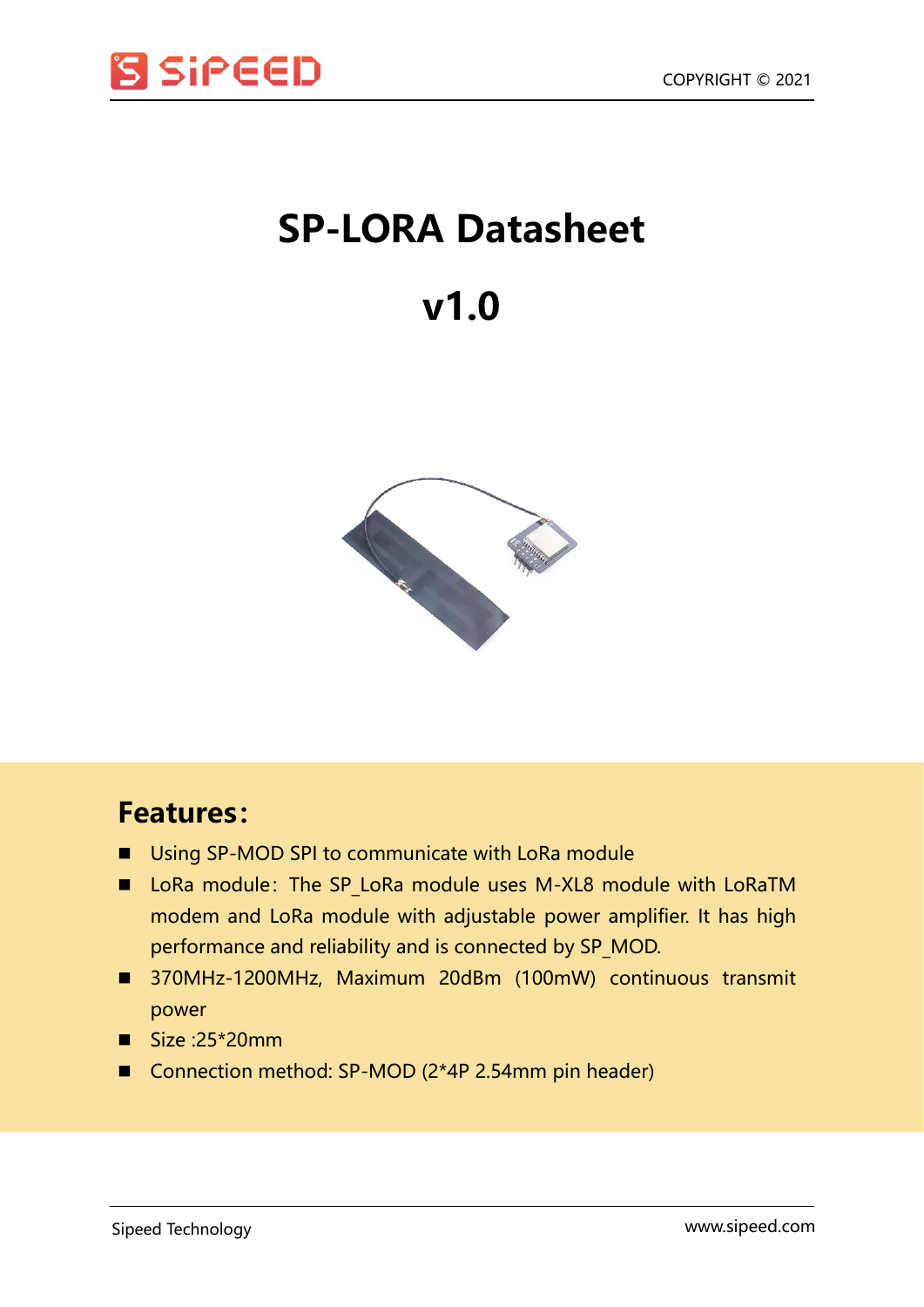

| <b>UPDATE</b> |                                      |
|---------------|--------------------------------------|
| V1.0          | 2019/4/5 Published original document |
|               |                                      |

|                           | <b>INTRODUCTION</b>                                   |
|---------------------------|-------------------------------------------------------|
|                           | Working frequency: 370MHz-1200Mhz                     |
|                           | Transmission power: 20dBm (Maximum)                   |
|                           | Communication interface:SPI                           |
|                           | Supply voltage of external power supply : 1.8V~6.3V   |
|                           | Range of working temperature : -40℃ - 80℃             |
|                           | antenna external, IPEX                                |
|                           | Reception Sensitivity: -148dbm                        |
| LORA module: M-XL8 SX1276 | RSSI value: 127dB                                     |
|                           | Maximum link budget : 168dB                           |
|                           | Send and receive status of current : 9.9mA            |
|                           | Sleep status of current: 50nA                         |
|                           | Built-in LoRaTM modem, built-in CRC, inherited +12dBm |
|                           | adjustable PA+LNA                                     |
|                           | Modulation method : FSK, GFSK, MSK, GMSK, LoRaTM 及    |
|                           | OOK                                                   |

| Supply voltage of external power<br>supply    | $1.8V - 6.3V$                     |
|-----------------------------------------------|-----------------------------------|
| current of external power<br>Supply<br>supply | < 10mA                            |
| Temperature rise                              | $<$ 30 $K$                        |
| Range of working temperature                  | $-40^{\circ}$ C ~ 85 $^{\circ}$ C |

| <b>SIZE</b> |                                                    |  |
|-------------|----------------------------------------------------|--|
| Length      | 25mm                                               |  |
| Width       | 10 <sub>mm</sub>                                   |  |
| Height      | 4.3 mm (Excluding the height of pin header :8.7mm) |  |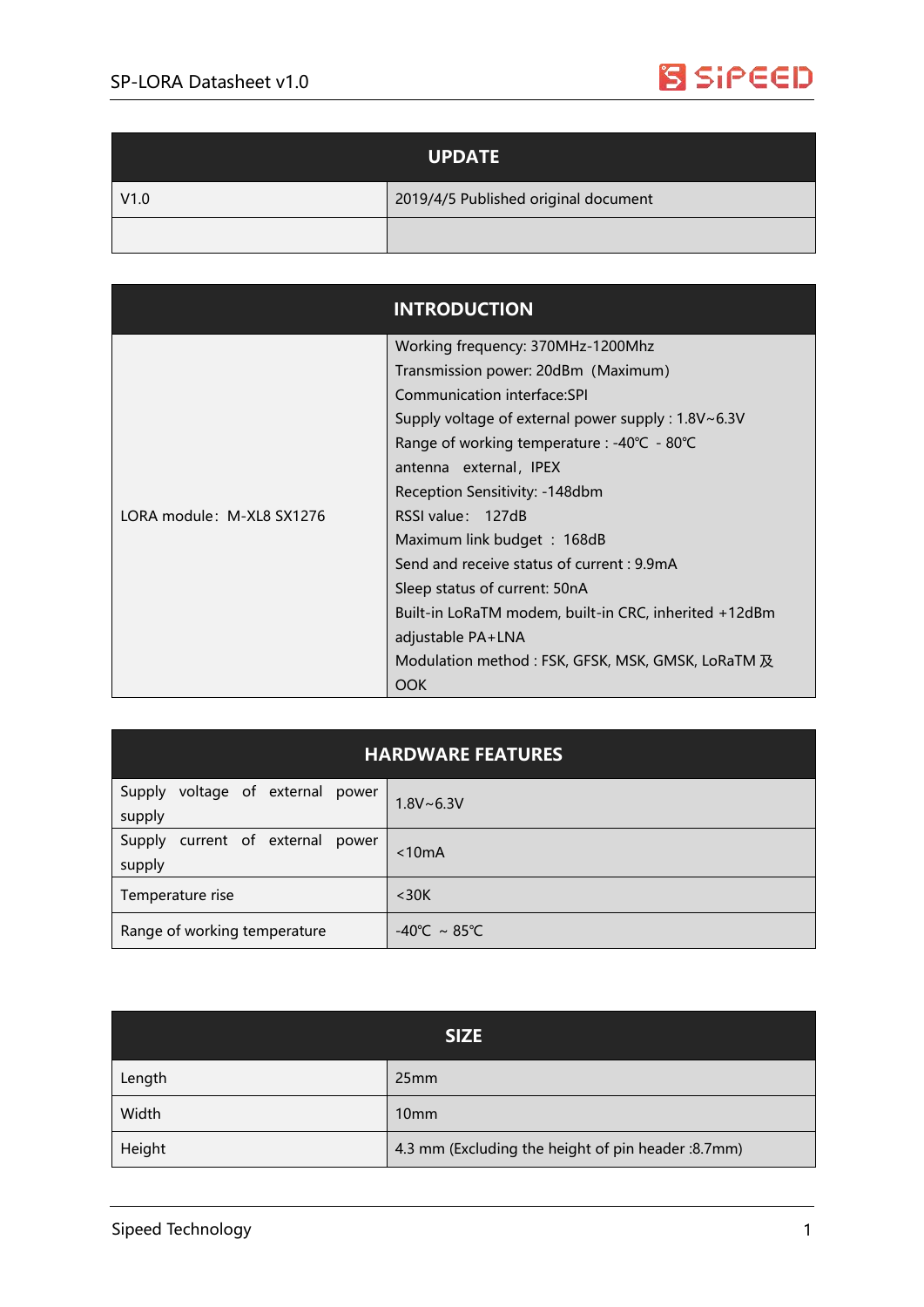

| <b>PIN DESCRIPTION</b> |                 |                                                                     |
|------------------------|-----------------|---------------------------------------------------------------------|
|                        | <b>GND</b>      | Ground                                                              |
| 2                      | <b>CS</b>       | Chip Select input pin                                               |
| 3                      | <sub>SO</sub>   | Master In Slave Out                                                 |
| 4                      | <b>RST</b>      | Reset (active low)                                                  |
| 5                      | 3V <sub>3</sub> | Power supply(3.3V)                                                  |
| 6                      | <b>SCK</b>      | SPI clock pin                                                       |
| 7                      | <b>SI</b>       | Master Out Slave In                                                 |
| 8                      | <b>IRQ</b>      | Connected to DIO0 of the module,, Programmable decision<br>function |

**S** SiPEED